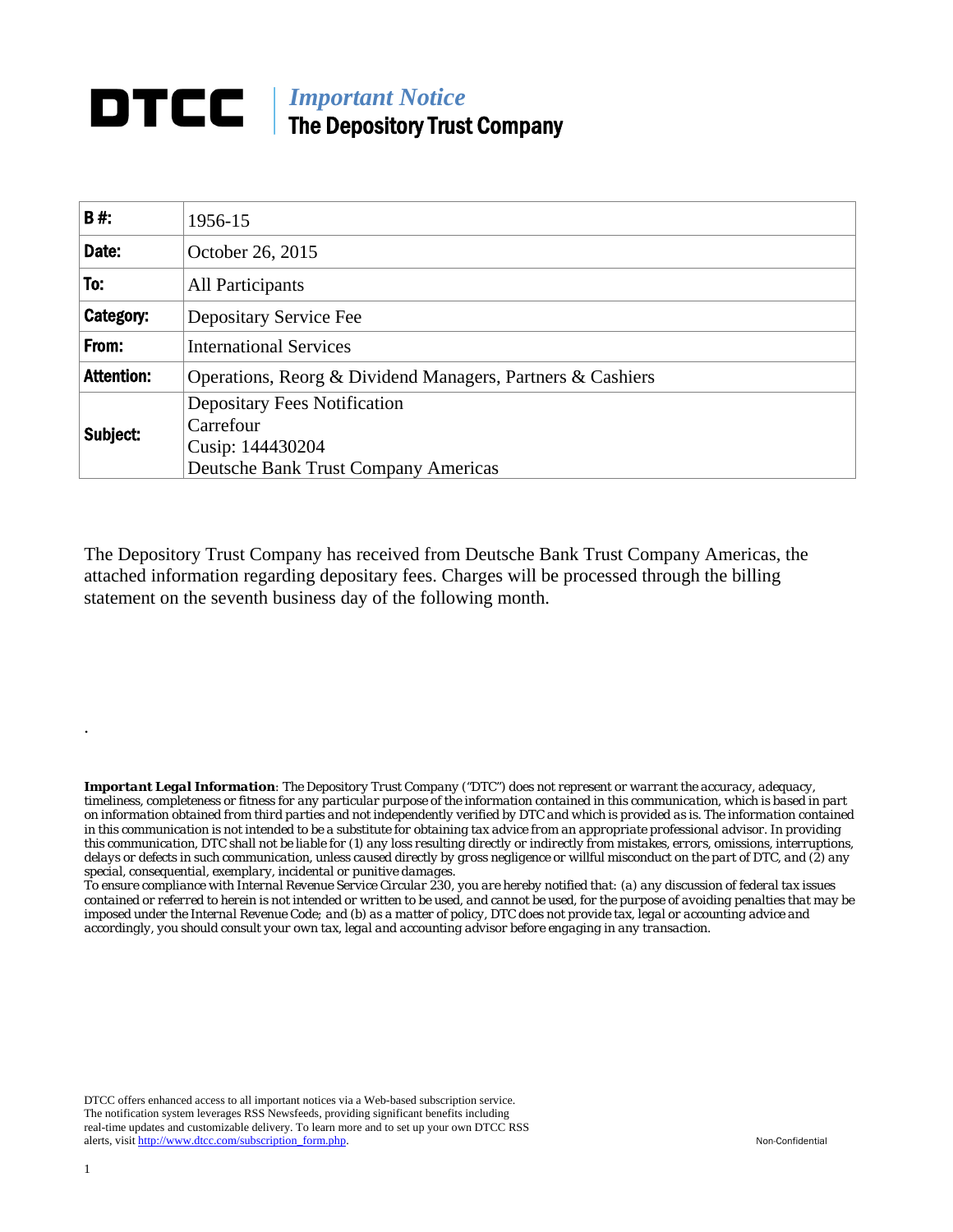Deutsche Bank Trust Company Americas

Institutional Cash & Securities Services Global Transaction Banking

## *DEPOSITARY RECEIPTS*

To: Holders of American Depositary Receipts (ADRs) issued in respect of equity shares of Carrefour SA

> Cusip: 144430204 ISIN: US1444302046

Please be advised that pursuant to the provisions of the Deposit Agreement dated as of May 31, 2011 by and among Carrefour SA (the "Company"), Deutsche Bank Trust Company Americas, as depositary (the "Depositary"), and all Holders and Beneficial Owners of American Depositary Shares ("ADSs") evidenced by ADRs issued thereunder, the Depositary is entitled to charge an annual fee of US\$0.02 per ADS for the operation and maintenance costs in administering the ADRs.

Deutsche Bank Trust Company Americas, as Depositary, has established November 2, 2015 as the record date upon which it will assess such charge. In connection therewith, Deutsche Bank Trust Company Americas will instruct The Depository Trust Company (DTC) to debit the accounts of each of their respective participants holding Carrefour SA ADSs (or interests therein) as of the November 2, 2015 record date for the amounts owing in connection herewith.

Deutsche Bank Trust Company Americas As Depositary October 2, 2015